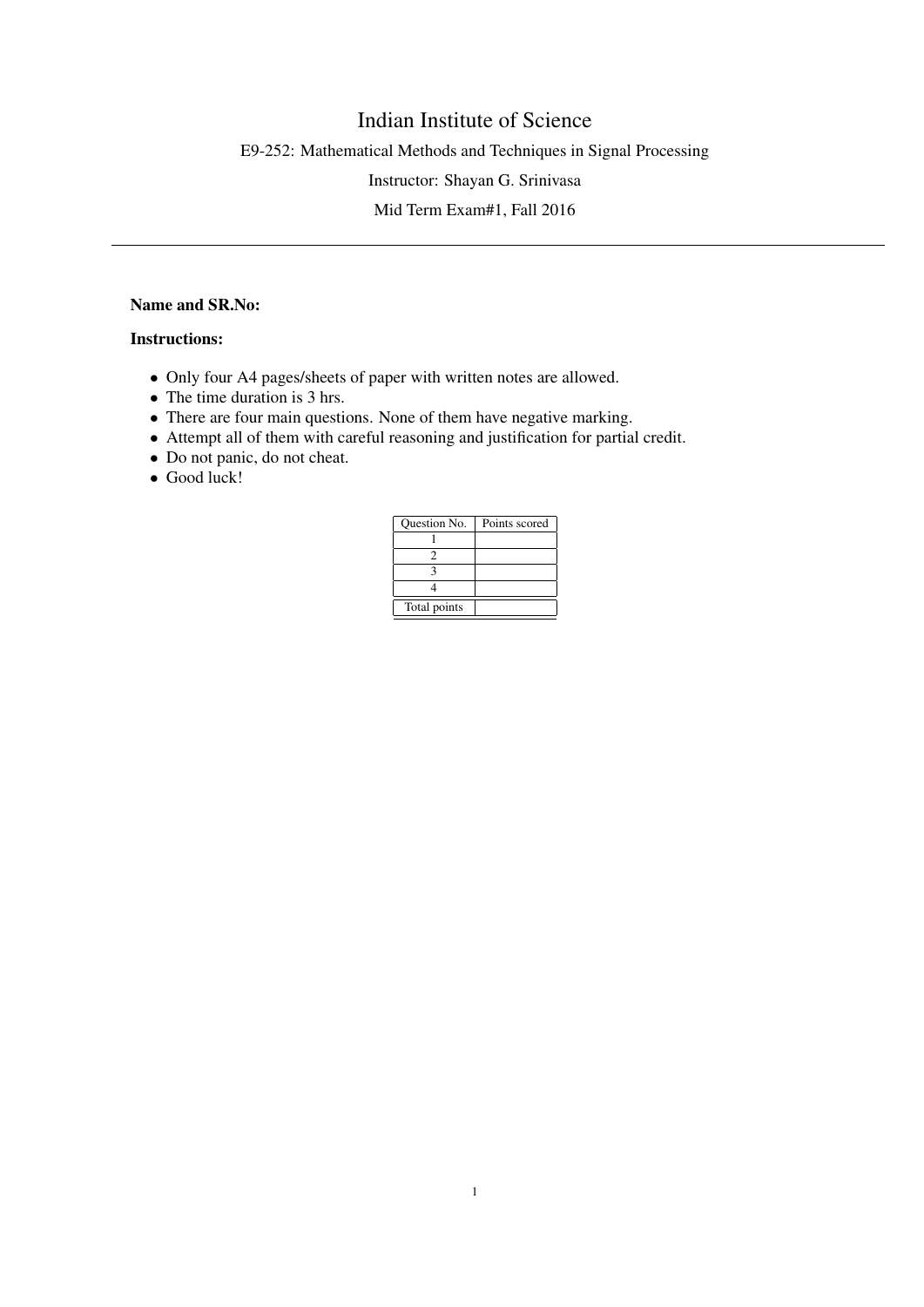PROBLEM 1: This problem has 3 parts.

- (1) (a) Is the inverse of a causal LTI system causal? Justify. (b) Is a finite duration signal always stable? Justify (5) pts.
- (2) Let V be a vector space. Suppose  $W_1$  and  $W_2$  are subspaces of V. Show that  $W_1+W_2$  is a subspace of V that contains  $W_1$  and  $W_2$ . (10 pts.)
- (3) Consider the space V spanned by the vectors  $\mathbf{v}_1 = (1\ 2\ 1)^T$ ,  $\mathbf{v}_2 = (1\ 0\ 1)^T$  and  $\mathbf{v}_3 = (0\ -2\ 0)^T$ . Obtain the basis and dimension of  $V$  and  $V^{\perp}$ . (10 pts.)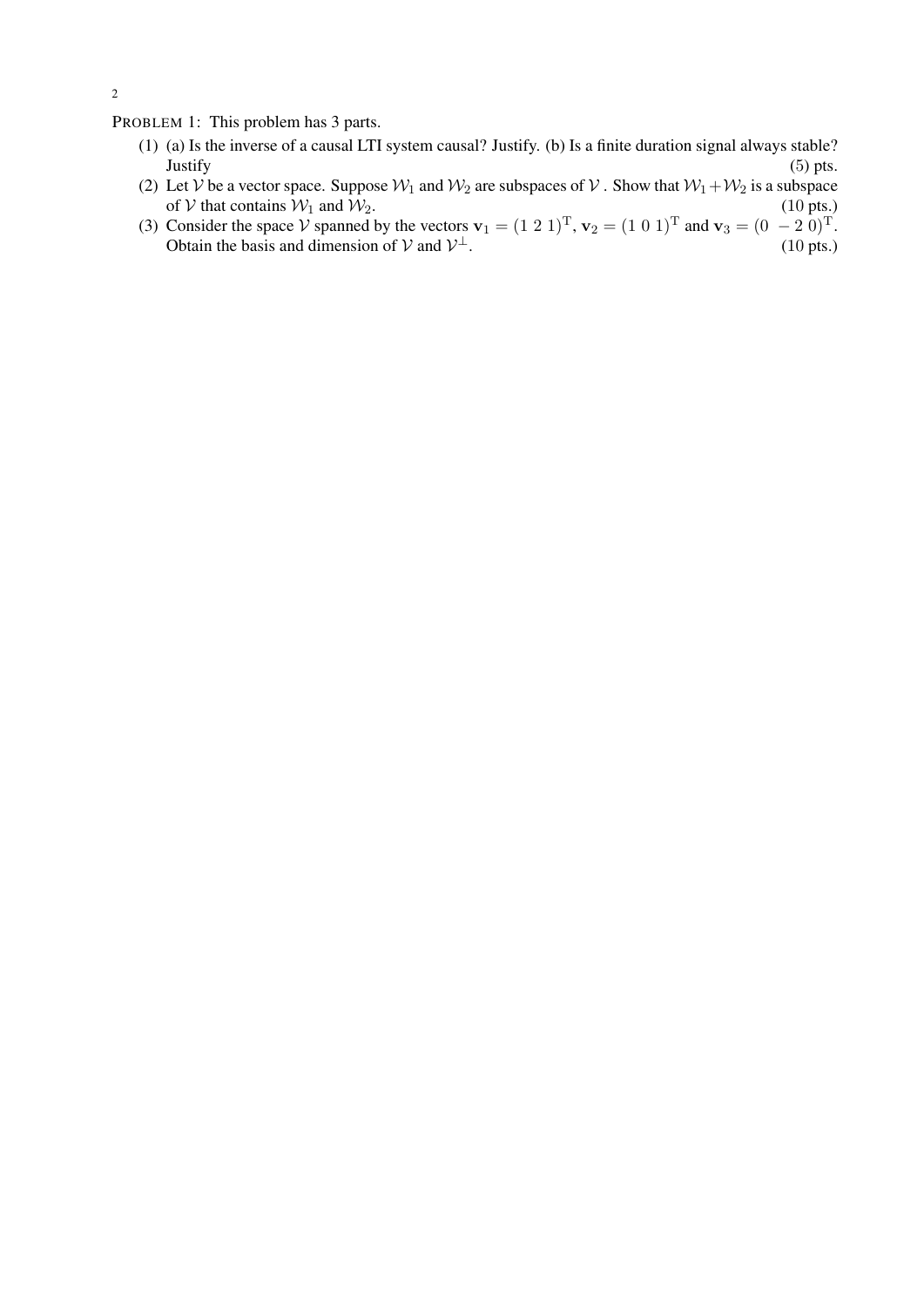PROBLEM 2: This problem has 2 parts.

- (1) Suppose the joint probability mass function (pmf)  $P_{XY}$  is uniform over all the three corners of an equilateral triangle whose base has vertices at  $(-a, 0)$  and  $(a, 0)$ . Obtain the marginal pmfs. Are the random variables (a) independent (b) correlated? (10 pts.)
- (2) Consider the random process  $S(t) = A \cos(\omega t) + B \sin(\omega t)$ , where  $\omega$  is a constant and A and B are random variables. (a) What is the necessary condition for this process to be stationary? (b) If A and B are uncorrelated with equal variance, then  $S(t)$  is wide sense stationary. Justify if the statement is correct.  $(15 \text{ pts.})$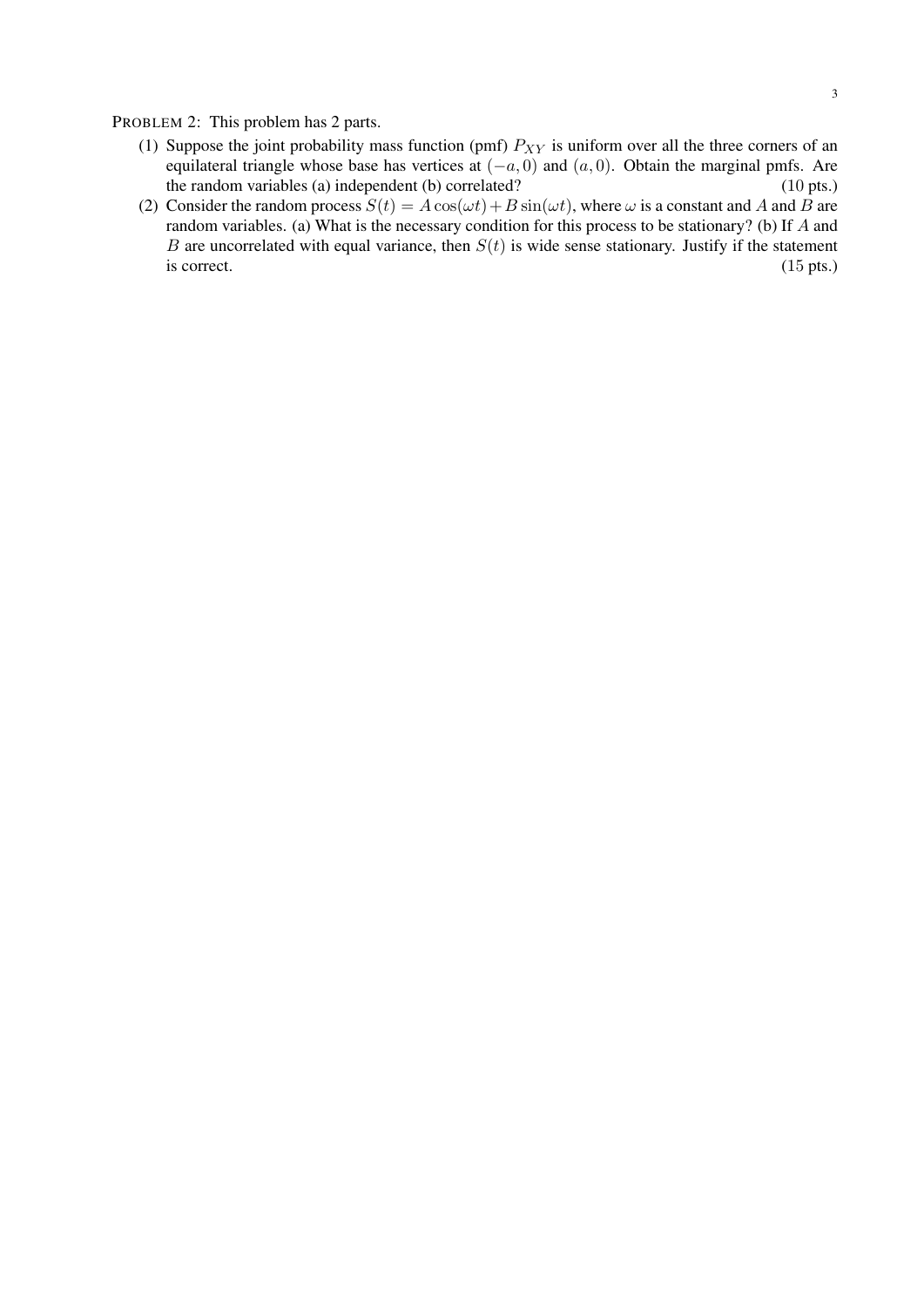PROBLEM 3: This problem has 2 parts.

- (1) If the low pass filter in a QMF bank is linear phase, the overall transfer function between the reconstructed output and input is guaranteed to be linear phase. Examine if this statement is true/false. Justify. (10 pts.)
- (2) Suppose the low pass filter in a two-channel QMF bank is given by  $H_0(z) = 2+6z^{-1}+z^{-2}+5z^{-3}+$  $z^{-5}$ , obtain a set of stable synthesis filters for perfect recovery. Sketch the polyphase implementation schematic. (15 pts.)